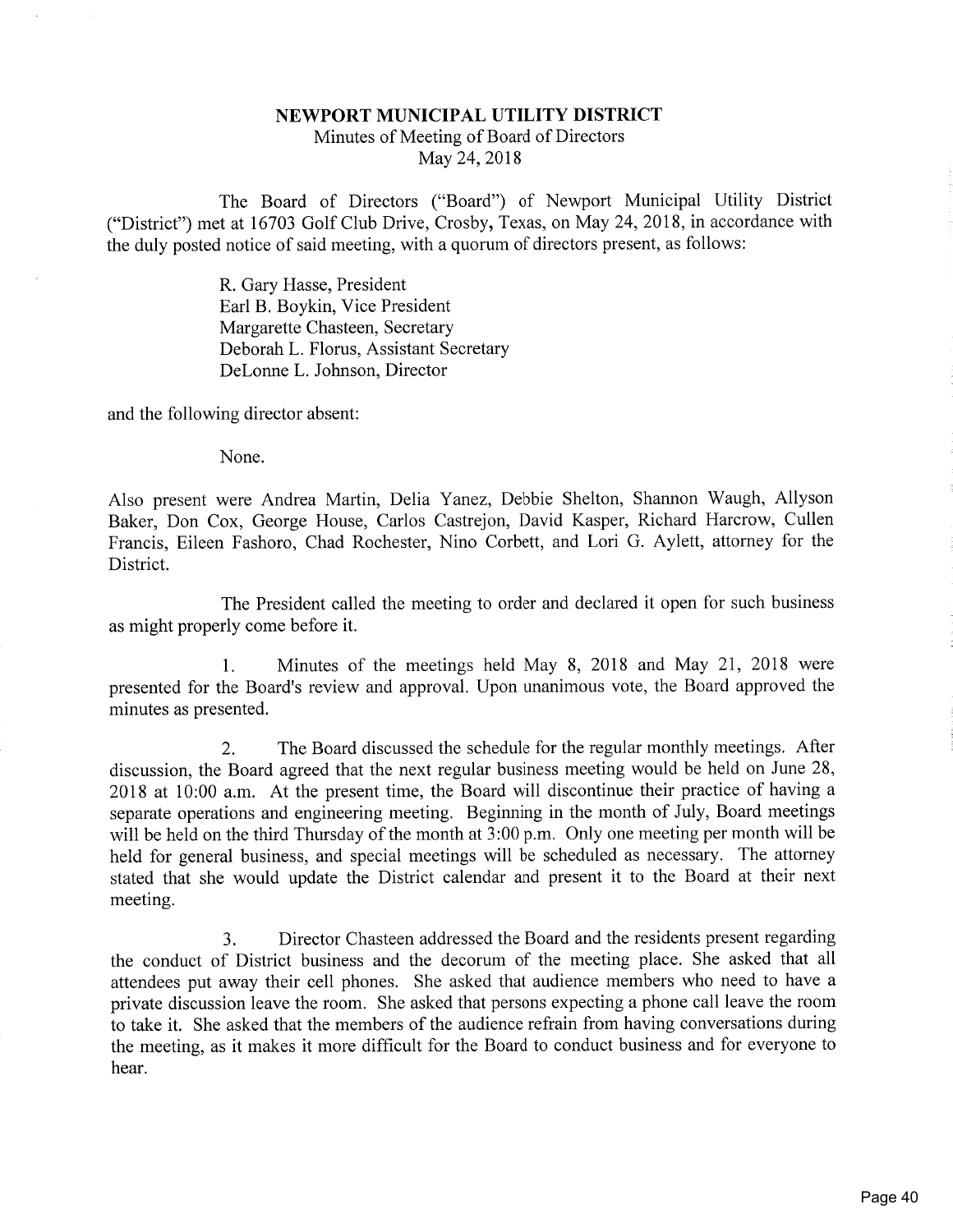4. The chair opened the floor for customer inquiries. Resident Don Coxwelcomed new Director DeLonne Johnson and congratulated him on his recent election.

5. David Kasper presented an engineer's report. At the Monday meeting, the District approved a contract with TCH Alcott, Inc. to install the North Diamondhead water line. Mr. Kasper will be wrapping up the generator installation at the water plant. There are several contractors to deal with to get the generator installed. The Board briefly discussed erosion along Gum Gully near Handspike Way. The engineer and operator met with the homeowner to discuss the erosion which occurred after the hurricane. It appears that there is exposed electrical conduit in the area. The operator has provided information to the homeowner on how to contactCenterPoint and how to contact Harris County Flood Control District regarding the matter.

The Board discussed the authorization for survey work at the sewage treatment plant. The Board noted that there had apparently been some confusion with regard to the engineer's authorization for that work. David Kasper stated that the work he was commissioning on the District's behalf was a sealed boundary survey. Jones and Carter gave a bid of \$40,200 to perform the work. The engineer had been instructed to obtain a Form 1295. Director Hasse expressed concern that ownership of all documents relating to the survey should be in the name of the District. David Kasper assured the Board that this would be the case. The Jones and Carter proposal mirrors language in the District's engineering contract regarding ownership of District documents. The survey will come as a "deliverable" which will be an AutoCAD file. This can be freely transferred and used by any engineering firm. The District has \$150,000 for engineering survey services in the bond issue that is currently at the TCEQ under review. Delilah Arolfo asked whether the work would have to be duplicated or whether other work mighthave to be performed to comply with FEMA mitigation projects. David Kasper replied that setting benchmarks will be useful information for any future engineer and will give a jumpstar on everything needed to deal with the wastewater treatment plant expansion, the  $FEMA$  mitigation, and related matters. After discussion, upon a vote of 4-1, with Director Johnsoncasting the negative vote, the Board authorized Jones and Carter to complete the survey.

6. The Board considered the contract with IUOE Training and Education Center for detention pond maintenance. The attorney noted that the final form of the agreement had been reviewed by her and the attorneys for the Union and it was ready for signature. The attorney added language suggested by former Director Cox to allow replenishment of the deposit when it reached below \$10,000. The attorney also changed the language regarding access to the pond by District personnel. Upon unanimous vote, the Board approved the IUOE Training andEducation Center detention pond maintenance agreement as presented.

7. The Board briefly discussed the lighted sign board on North Diamondhead. Director Hasse noted that that NPOA recently had to take their lighted sign boarddown due to construction in the right-of-way. It has been suggested that the District may have a better chance of getting a sign permitted in the Harris County right-of-way. Director Hasse asked for feedback from the Board. Director Chasteen noted that the sign is a good communication tool but there would be a lot of details to work out before making any commitments. Upon unanimous vote, the Board authorized the operator to conduct further research. David Kasper suggested that the sign could be put on park property at SouthDiamondhead and at the detention pond on North Diamondhead. In that way, the District could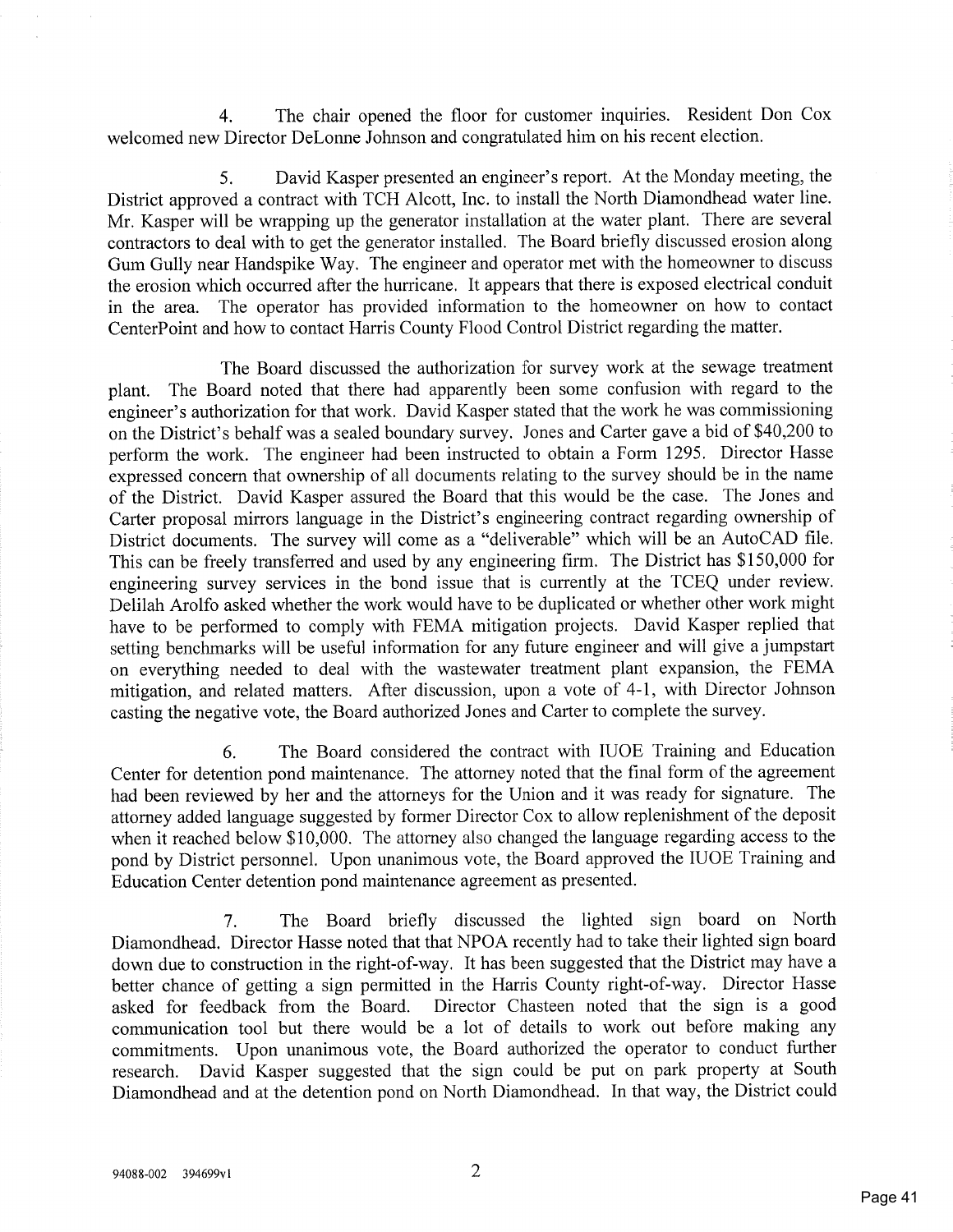avoid having to deal with permits with the County. The operator will investigate that possibilityas well.

8. The Board briefly discussed the engineer's contract. David Kasper exited the room. Director Hasse noted that David Kasper stated that he was ready to move forward and allow another District engineer an opportunity in Newport. It is the Board's belief that the District should request qualifications from engineering firms. The Board authorized the attorney to prepare a request for qualifications to be due by June 7, 2018. The Board will conduct a special meeting on Friday, June 15, 2018 at 3:00 p.m. to review the qualifications that are submitted and select engineers to interview. On Monday, June 25, 2018, at 3:00 p.m., interviews will conducted. The Board agreed to seek requests for qualifications from IDS Engineering Group, Jones and Carter, HDR Engineering, Inc., Cobb Fendley, Van De Wiele & Vogler, Inc.,and LJA Engineering.

9. The tax assessor/collector's report was reviewed by the Board. 2017 taxes were 96.35% collected. Two wire transfers and seven checks were issued, and three checks were voided because they were stale dated. Upon unanimous vote, the Board approved the taxassessors/collector's report as presented.

10. There was presented the attached Resolution Requesting Certified Estimate of Taxable Value of Property Within the District. The attorney reported that the financial advisor had requested that the Board adopt the resolution so that the financial advisor can review the estimate of assessed value in the District as June 1, 2018. This information will be valuable in determining the reimbursement owed to developers, and the information can be used in the upcoming bond sale. Upon unanimous vote, the Board adopted the resolution aspresented.

11. The chair entertained developer's reports. Carios Castrejon addressed the Board and stated that Lennar had three sales for the month. Sales have been going at a steady pace, and year-to-date they have had 18 sales. In Section 7, they completed the re-plat and are getting ready to begin clearing. Mr. Castrejon asked the Board to consider allowing the developer to place fill on the District's Reserve A in Section 7. The attorney advised that the District did not have enough information to respond to the request without receiving guidance from the engineer. Carlos Castrejon stated that he would provide the information to DavidKasper.

Nino Corbett discussed his development. Entrance work is complete at Newport Court. The developer continues to work with engineers regarding the Defined Area, and he ishoping to have a detailed land plan by June.

Eileen Fasharo stated that she had nothing to report on the behalf of Rampart.

Chad Rochester stated that he has been working for six months to get a sign to the entrance to his development. LGI has five more homes to finish and he is continuing to work on punch list items related to the detention pond. Rochester has closed on the purchase of Section10 and has submitted plans.

12. Allyson Baker presented a bookkeeper's report, a copy of which isattached. The Board suggested that the bookkeeper may want to reallocate some money to Texa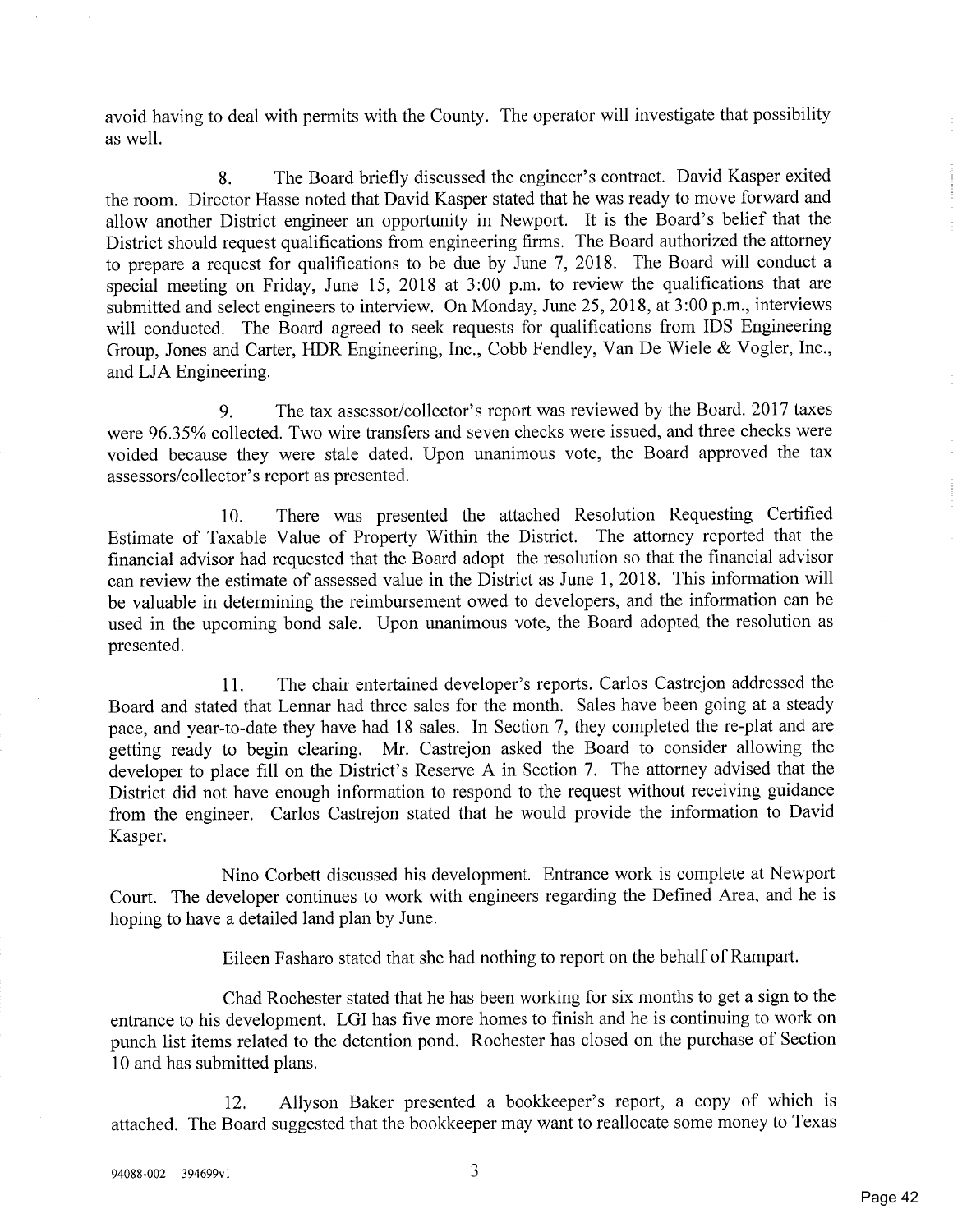Class, because they appear to be offering a better interest rate. The Board noted that the \$250,000 capital projects payment to be made by MUD 525 should not be reflected on the Union's inspection report page but should be a separate report. The bookkeeper will make thenecessary correction. Upon unanimous vote, the Board approved the bookkeeper's report and authorized payment of the bills listed thereon.

13. The Board discussed the budget format. The operator suggested that thechemicals from the various facilities be split out. It was her opinion that when too many expens items are lumped together, it is more difficult for the Board and her to analyze budget variances. Director Hasse noted that he would like the budget to be formatted so that costs can be watchedand controlled. The Board suggested that the bookkeeper take a more active role in developmer of the budget in future years, instead of relying upon any single board member. All board members can then be involved with and responsible for reviewing the bookkeeper's budget. TheBoard also instructed the operator and bookkeeper to work together to establish general ledge codes that will allow the Board to track expenses in a more proactive way.

14. The Board tabled consideration for the request from developer, NewportSeven Land Company, for dedication of park reserves and reimbursement of certain water sewer, and drainage expenses.

15. Lori Aylett presented an attorney's report. She had four groundwaterreduction contracts for the Board's review and approval. Upon unanimous vote, the Board approved the groundwater reduction agreements as presented.

The attorney then requested guidance from the Board on how to respond to arequest made by a former director. She reminded the Board that with certain very limited exceptions, records of the District are public information and they are required to be produced bya Public Information Act request. However, Public Information Act requests are not prospectiv in nature. In other words, a requester cannot ask for information to be compiled that is notalready in existence. The Board instructed the attorney to respond to all Public Information Ac requests in the same manner.

16. The Board received a proposal from Shannon Waugh of Off Cinco regarding a District website. Ms. Waugh presented options for a fixed layout or a custom layout.Her firm offers three options for updating. After discussion, upon unanimous vote, the Board approved a contract with Off Cinco for a custom designed website at a cost of \$2,400 withunlimited document uploads at a cost of \$250 per month.

17. There was no action on the contract with AYR, as they have not yetprovided the required Fonn 1295 and language regarding not boycotting Israel.

18. The Board briefly discussed the bond election workshop. The attorney noted that the engineer would be an important part of any bond election discussions with the community. Because the District would have to call a November election in August, it isprobably too late to consider an election this year. The attorney suggested that the Board plan to have a bond election in May 2019 if all necessary public education can be completed at that time

19. The Board considered maintenance agreements with Citywide AVS. Thiscontractor has taken place of the previous company that maintained the District's cameras a